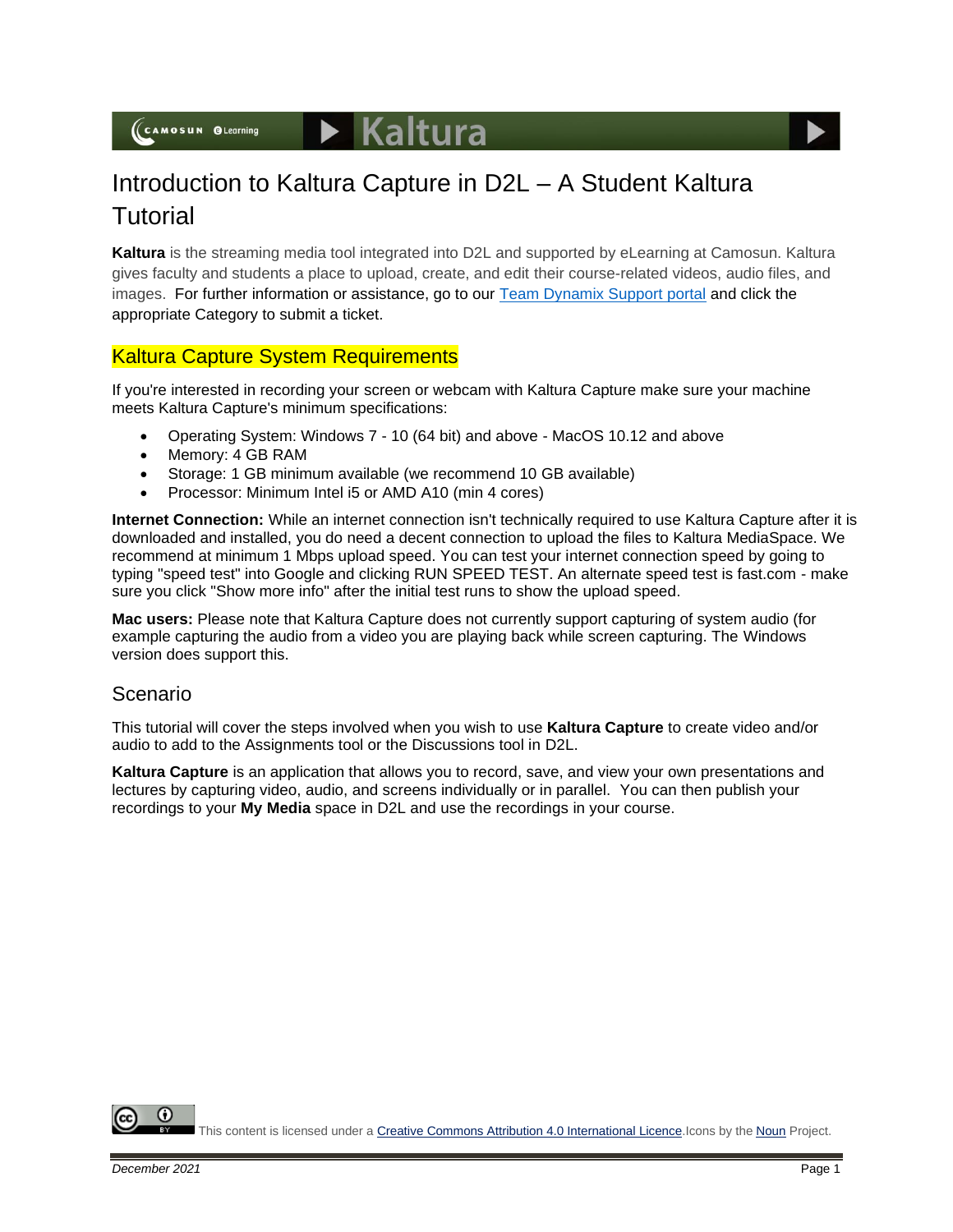## **Steps**

- 1. Go to your course in D2L.
- 2. Go to **My Media** (through the link on your Navbar, or in your **My Tools** drop-down menu).



3. Click **Add New** and select **Kaltura Capture**.



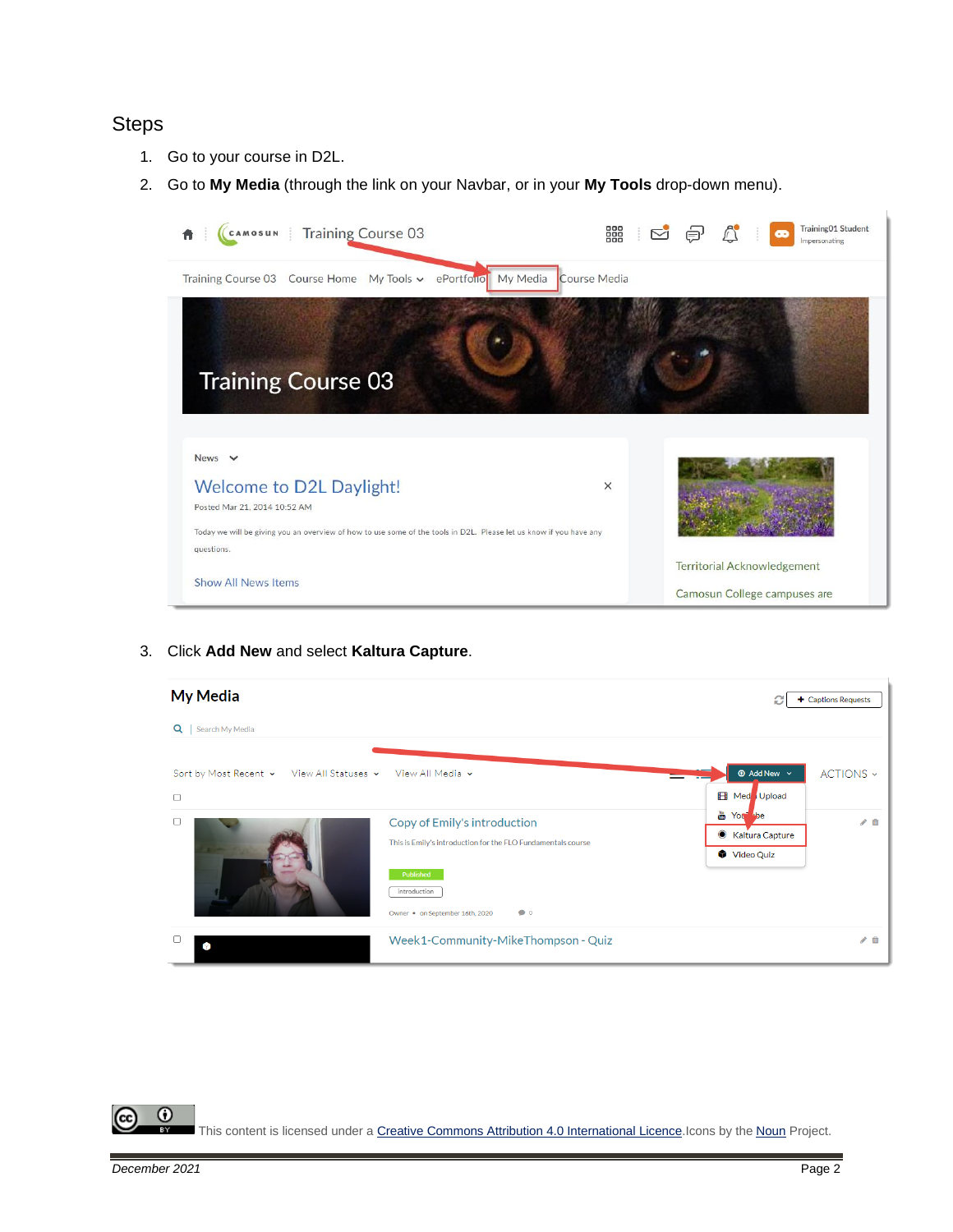4. If you have not downloaded Kaltura Capture to your computer yet, click the **Download** button appropriate to your device to download and install Kaltura Capture. Once it is downloaded and installed, you will be able to click **Open Kaltura Capture**.



5. When **Kaltura Capture** opens, you will see the Kaltura Capture recorder appear (it may take a few seconds for it to open). You can use your mouse to move the recorder around on your screen so it is out of the way while you record. We will take a quick look at what you will find in the recorder.